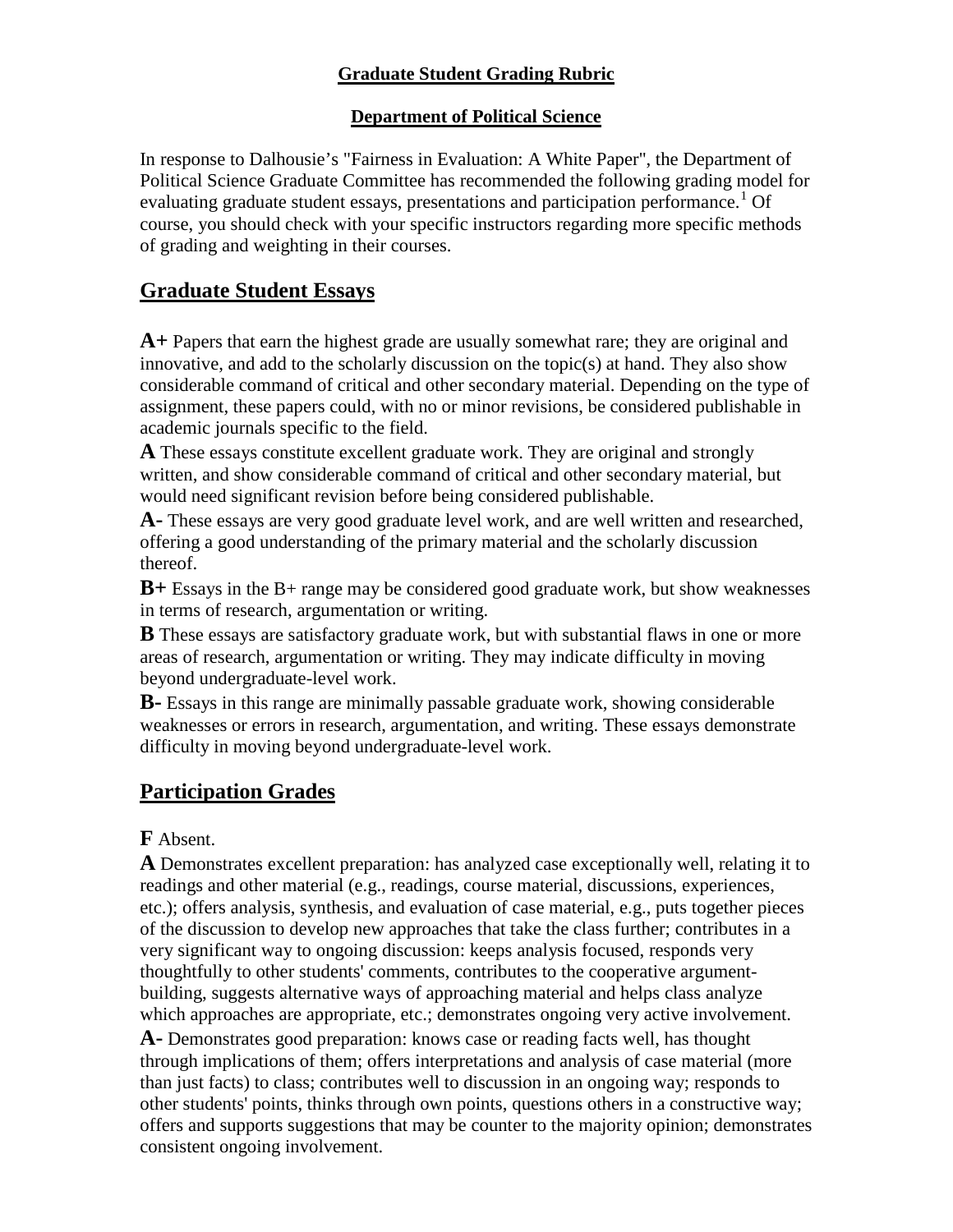**B+** Demonstrates adequate preparation: knows basic case or reading facts, but does not show evidence of trying to interpret or analyze them; offers straightforward information (e.g., straight from the case or reading), without elaboration or very infrequently (perhaps once a class); does not offer to contribute to discussion, but contributes to a moderate degree when called on; demonstrates sporadic involvement.

**B** Present, not disruptive; tries to respond when called on but does not offer much; demonstrates very infrequent involvement in discussion.

| <b>Seminar</b>                         | 5 Points                                                                                                                                                                                                                                                                                                                                                                    | <b>4 Points</b>                                                                                                                                                                                                                                                                                                                                                                                            | 3 Points                                                                                                                                                                                                                                                                                                                                                                                                                                                                     | 2 Points                                                                                                                                                                                                                                                                                                                                                                              | 1 Point                                                                                                                                                                                                                                                                                                                                     | 0 Points                                           | <b>Maximum</b> |
|----------------------------------------|-----------------------------------------------------------------------------------------------------------------------------------------------------------------------------------------------------------------------------------------------------------------------------------------------------------------------------------------------------------------------------|------------------------------------------------------------------------------------------------------------------------------------------------------------------------------------------------------------------------------------------------------------------------------------------------------------------------------------------------------------------------------------------------------------|------------------------------------------------------------------------------------------------------------------------------------------------------------------------------------------------------------------------------------------------------------------------------------------------------------------------------------------------------------------------------------------------------------------------------------------------------------------------------|---------------------------------------------------------------------------------------------------------------------------------------------------------------------------------------------------------------------------------------------------------------------------------------------------------------------------------------------------------------------------------------|---------------------------------------------------------------------------------------------------------------------------------------------------------------------------------------------------------------------------------------------------------------------------------------------------------------------------------------------|----------------------------------------------------|----------------|
| Component                              |                                                                                                                                                                                                                                                                                                                                                                             |                                                                                                                                                                                                                                                                                                                                                                                                            |                                                                                                                                                                                                                                                                                                                                                                                                                                                                              |                                                                                                                                                                                                                                                                                                                                                                                       |                                                                                                                                                                                                                                                                                                                                             |                                                    | <b>Points</b>  |
| Lecture                                | Content is<br>complete,<br>relevant &<br>accurate. An<br>exceptional<br>command $\&$<br>depth of the<br>material is<br>presented in a<br>logical $&$<br>organized<br>manner. More<br>than one aspect<br>of the content<br>shows good<br>critical thinking<br>or an original<br>perspective.<br>Outstanding<br>oral<br>presentation<br>skills and<br>engagement of<br>class. | Content is<br>complete,<br>relevant &<br>accurate. A few<br>minor pieces of<br>information may<br>be missing, but<br>command $\&$<br>depth of the<br>material is<br>presented in a<br>logical $&$<br>organized<br>manner. Some<br>aspect of the<br>content shows<br>good critical<br>thinking or an<br>original<br>perspective.<br>Very good oral<br>presentation<br>skills and<br>engagement of<br>class. | Content is<br>appropriate.<br>Although some<br>pieces of<br>information may<br>be missing, or<br>irrelevant<br>material<br>included,<br>adequate<br>command of the<br>material is<br>demonstrated.<br>The content<br>may not be<br>demonstrated in<br>a way that<br>maintains focus<br>and may be<br>disorganized.<br>The content<br>shows that the<br>person thought<br>about the<br>information.<br>Adequate oral<br>presentation<br>skills and<br>engagement of<br>class. | Some content is<br>inappropriate.<br>Marginally<br>adequate<br>command of the<br>material is<br>demonstrated.<br>Important pieces<br>of information<br>are missing, or<br>irrelevant<br>material<br>included. The<br>content is<br>disorganized<br>and is not<br>presented in a<br>way that<br>maintains focus.<br>Weak oral<br>presentation<br>skills and<br>engagement of<br>class. | Content is weak<br>because material<br>is omitted.<br>inaccurate or<br>marginally<br>relevant.<br>demonstrating<br>limited<br>understanding<br>of the material<br>and/or limited<br>ability to apply<br>the material.<br>Organization is<br>a problem.<br>Major<br>deficiencies in<br>oral presentation<br>skills. Class is<br>not engaged. | Lecture<br>component<br>absent.                    | 5              |
| Facilitation<br>of Class<br>Discussion | Preparation,<br>understanding<br>of content,<br>discussion /<br>debate methods,<br>and<br>communication<br>skills are<br>outstanding.                                                                                                                                                                                                                                       | Preparation,<br>understanding<br>of content,<br>discussion /<br>debate methods,<br>and<br>communication<br>skills are very<br>good.                                                                                                                                                                                                                                                                        | Preparation,<br>understanding<br>of content,<br>discussion /<br>debate methods.<br>and<br>communication<br>skills are<br>adequate.                                                                                                                                                                                                                                                                                                                                           | Preparation,<br>understanding<br>of content.<br>discussion /<br>debate methods,<br>and<br>communication<br>skills are weak.                                                                                                                                                                                                                                                           | Preparation,<br>understanding<br>of content,<br>discussion /<br>debate methods.<br>and<br>communication<br>skills have<br>major<br>deficiencies.                                                                                                                                                                                            | <b>Class</b><br>discussion<br>component<br>absent. | 5              |

## **Seminar Presentation Grades**

<sup>&</sup>lt;sup>1</sup> This model was originally developed by the English Department at UBC.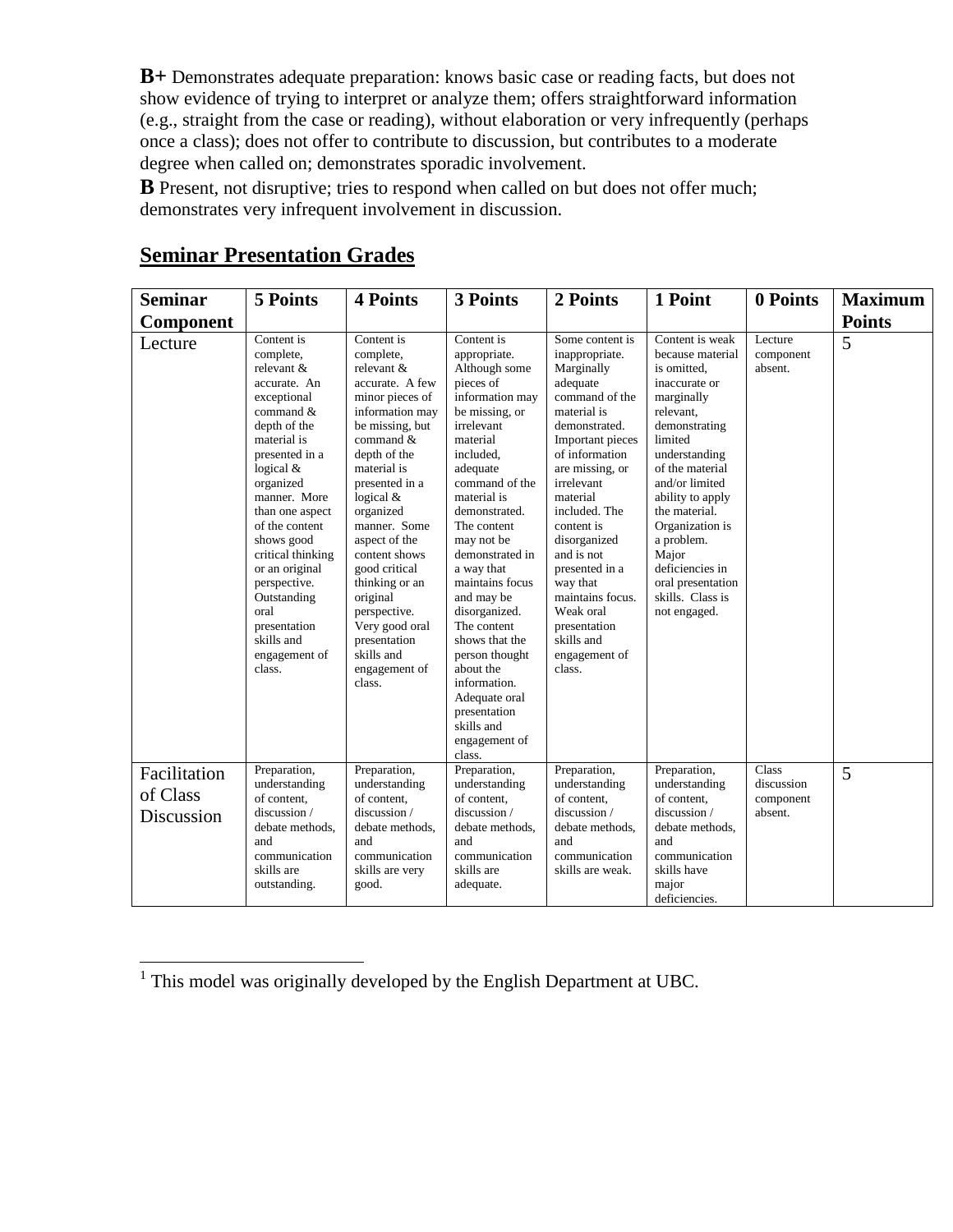# PRESENTATION EVALUATION SHEET – 2012

|  | PRESENTER'S NAME |
|--|------------------|
|--|------------------|

 $\overline{a}$ 

PRESENTER'S NAME \_\_\_\_\_\_\_\_\_\_\_\_\_\_ YOUR NAME \_\_\_\_\_\_\_\_\_

<span id="page-2-0"></span>

| <b>ITEM</b>                                                   | Score<br>/10 | Comments |  |  |  |  |
|---------------------------------------------------------------|--------------|----------|--|--|--|--|
| 1. Seminar content                                            |              |          |  |  |  |  |
|                                                               |              |          |  |  |  |  |
|                                                               |              |          |  |  |  |  |
|                                                               |              |          |  |  |  |  |
| 2. Presentation                                               |              |          |  |  |  |  |
|                                                               |              |          |  |  |  |  |
|                                                               |              |          |  |  |  |  |
|                                                               |              |          |  |  |  |  |
| 3. Apparent quality of reference material                     |              |          |  |  |  |  |
|                                                               |              |          |  |  |  |  |
|                                                               |              |          |  |  |  |  |
|                                                               |              |          |  |  |  |  |
| 4. Balanced and critical engagement with<br>research material |              |          |  |  |  |  |
|                                                               |              |          |  |  |  |  |
|                                                               |              |          |  |  |  |  |
|                                                               |              |          |  |  |  |  |
|                                                               |              |          |  |  |  |  |
| 5. Overall coherence and sense of quality                     |              |          |  |  |  |  |
|                                                               |              |          |  |  |  |  |
|                                                               |              |          |  |  |  |  |
|                                                               |              |          |  |  |  |  |
| 6. The two things I really liked about this presentation were |              |          |  |  |  |  |
|                                                               |              |          |  |  |  |  |
|                                                               |              |          |  |  |  |  |
|                                                               |              |          |  |  |  |  |
| 7. The areas where I thought it could be improved were        |              |          |  |  |  |  |
|                                                               |              |          |  |  |  |  |
|                                                               |              |          |  |  |  |  |
|                                                               |              |          |  |  |  |  |
|                                                               |              |          |  |  |  |  |
|                                                               |              |          |  |  |  |  |
|                                                               |              |          |  |  |  |  |